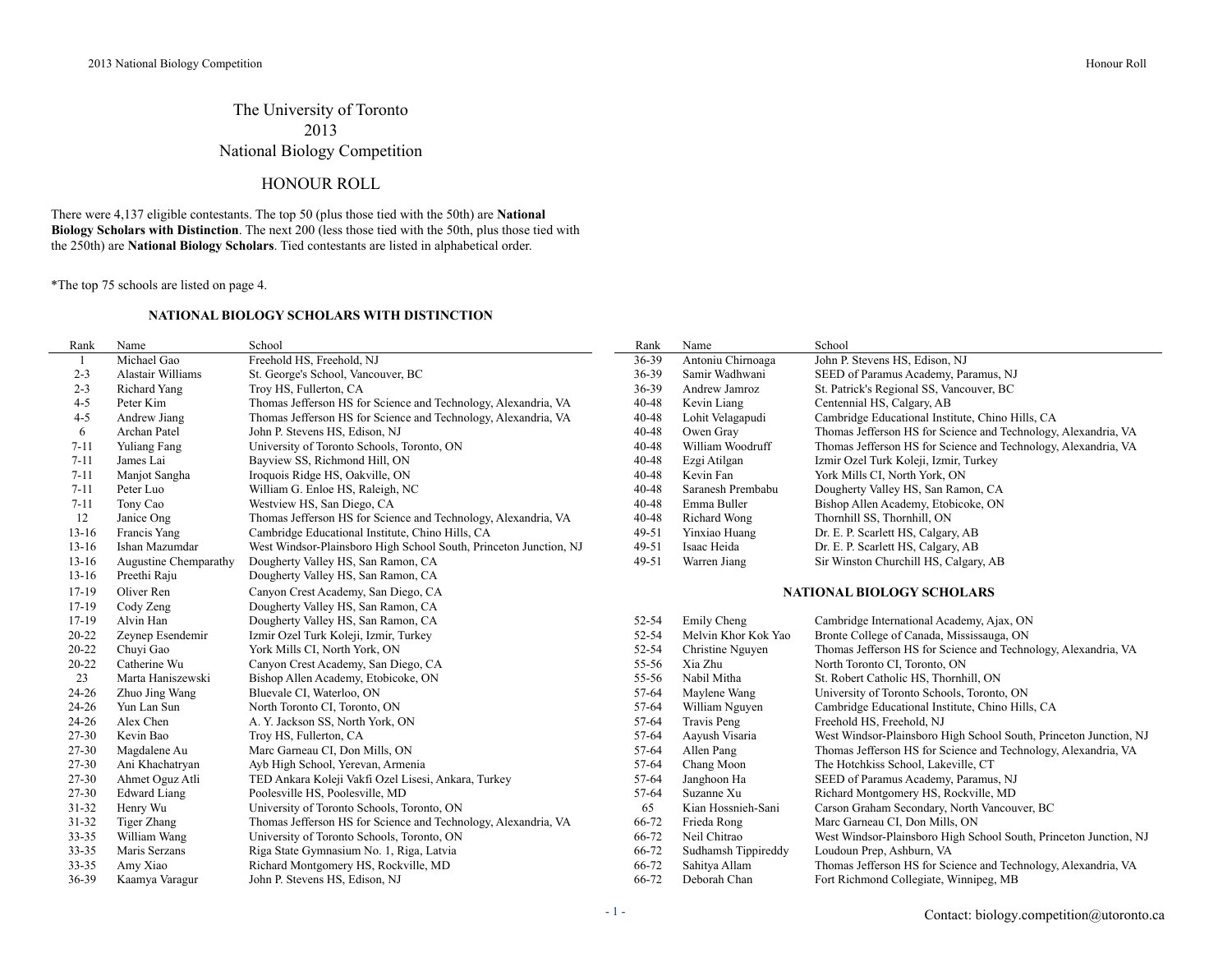| 66-72   | Devon Urbina          | Troy HS, Troy, MI                                                  | 125-128 | Victoria Harvey    | Kennebecasis Valley HS, Quispamsis, NB                         |
|---------|-----------------------|--------------------------------------------------------------------|---------|--------------------|----------------------------------------------------------------|
| 66-72   | Zheng Dai             | Lisgar CI, Ottawa, ON                                              | 125-128 | Chris Lao          | St. Robert Catholic HS, Thornhill, ON                          |
| 73-80   | Sophia Ly             | University of Toronto Schools, Toronto, ON                         | 125-128 | Steven Chen        | Dougherty Valley HS, San Ramon, CA                             |
| 73-80   | Nixon Phua Cher Yang  | Taylor's College, Subang Jaya, Malaysia                            | 129-140 | Keta Patel         | Leamington DSS, Leamington, ON                                 |
| 73-80   | Chong Ning Hui        | Taylor's College, Subang Jaya, Malaysia                            | 129-140 | Martin Deng        | Marc Garneau CI, Don Mills, ON                                 |
| 73-80   | Irem Bezirci          | Izmir Ozel Turk Koleji, Izmir, Turkey                              | 129-140 | David Wang         | Marc Garneau CI, Don Mills, ON                                 |
| 73-80   | Duy Khoi Dang         | Fairmont Preparatory Academy, Anaheim, CA                          | 129-140 | Armin Farahvash    | North Toronto CI, Toronto, ON                                  |
| 73-80   | Michael Song          | John P. Stevens HS, Edison, NJ                                     | 129-140 | Carmen Soltys      | Dr. E. P. Scarlett HS, Calgary, AB                             |
| 73-80   | Ben Li                | St. Robert Catholic HS, Thornhill, ON                              | 129-140 | Lauren Huang       | Thomas Jefferson HS for Science and Technology, Alexandria, VA |
| 73-80   | Richard Mu            | Troy HS, Troy, MI                                                  | 129-140 | Chelsea Li         | Thomas Jefferson HS for Science and Technology, Alexandria, VA |
| 81-84   | Victoria Liu          | Freehold HS, Freehold, NJ                                          | 129-140 | Alp Ucar           | Izmir Ozel Turk Koleji, Izmir, Turkey                          |
| 81-84   | Jeremy Liu            | William Lyon MacKenzie CI, North York, ON                          | 129-140 | Cynthia Yeung      | Holy Trinity School, Richmond Hill, ON                         |
| 81-84   | He Ping Sheng         | Burnaby North SS, Burnaby, BC                                      | 129-140 | Nathan Chan        | West Point Grey Academy, Vancouver, BC                         |
| 81-84   | Aaron Machado         | St. Robert Catholic HS, Thornhill, ON                              | 129-140 | Austin Wang        | Dougherty Valley HS, San Ramon, CA                             |
| 85-90   | Angela You            | West Windsor-Plainsboro High School South, Princeton Junction, NJ  | 129-140 | Paul Stewardson    | Yale SS, Abbotsford, BC                                        |
| 85-90   | Suzanne Chmilar       | Dr. E. P. Scarlett HS, Calgary, AB                                 | 141-144 | Swapnil Patel      | York Memorial CI, Toronto, ON                                  |
| 85-90   | Hongru Ren            | Fort Richmond Collegiate, Winnipeg, MB                             | 141-144 | Hsin Yen Liu       | William Lyon MacKenzie CI, North York, ON                      |
| 85-90   | Respect Zhou          | School for Independent Learners, Los Altos, CA                     | 141-144 | Klaudiusz Stoklosa | St. Robert Catholic HS, Thornhill, ON                          |
| 85-90   |                       | Nicholas Jackson-Chornenki Royal St. George's College, Toronto, ON | 141-144 | Lisa Lu            | Buchholz High School, Gainesville, FL                          |
| 85-90   | Rhys Chappell         | William Aberhart HS, Calgary, AB                                   | 145-150 | John Zhou          | University of Toronto Schools, Toronto, ON                     |
| 91-98   | Gloria Wu             | University of Toronto Schools, Toronto, ON                         | 145-150 | Andrew Huang       | Thomas Jefferson HS for Science and Technology, Alexandria, VA |
| 91-98   | David Liu             | Fort Richmond Collegiate, Winnipeg, MB                             | 145-150 | Jennifer Du        | Thomas Jefferson HS for Science and Technology, Alexandria, VA |
| 91-98   | Christian Przeslawski | Troy HS, Troy, MI                                                  | 145-150 | Borui Zhang        | Henry Wise Wood, Calgary, AB                                   |
| 91-98   | Henry Su              | Western Canada HS, Calgary, AB                                     | 145-150 | Sunny Lee          | Point Grey SS, Vancouver, BC                                   |
| 91-98   | Anastasia Lezhanska   | Bishop Allen Academy, Etobicoke, ON                                | 145-150 | Robert Mao         | Westview HS, San Diego, CA                                     |
| 91-98   |                       | Laksmiina Balasubramaniam Bishop Allen Academy, Etobicoke, ON      | 151-160 | Ankit Rana         | Freehold HS, Freehold, NJ                                      |
| 91-98   | Yijuan Zhang          | U-Link College of International Culture, Guangzhou, China          | 151-160 | Hyun Woo Jang      | Kennebecasis Valley HS, Quispamsis, NB                         |
| 91-98   | Junda Li              | U-Link College of International Culture, Guangzhou, China          | 151-160 | Keith Johnstone    | Dr. E. P. Scarlett HS, Calgary, AB                             |
| 99-114  | Bill Jia              | University of Toronto Schools, Toronto, ON                         | 151-160 | Jessica Deng       | The Hotchkiss School, Lakeville, CT                            |
| 99-114  | Vivek Shah            | Walnut HS, Walnut, CA                                              | 151-160 | Erin Fu            | Westdale SS, Hamilton, ON                                      |
| 99-114  | Kevin Chen            | Bayview SS, Richmond Hill, ON                                      | 151-160 | Jenny Liao         | Western Canada HS, Calgary, AB                                 |
| 99-114  | Jordan Daponte        | De La Salle College, Toronto, ON                                   | 151-160 | Eisha Ahmed        | Abbey Park HS, Oakville, ON                                    |
| 99-114  | Taras Kolomatski      | De La Salle College, Toronto, ON                                   | 151-160 | David Jung         | Sentinel SS, West Vancouver, BC                                |
| 99-114  | Puah Zi Song          | Taylor's College, Subang Jaya, Malaysia                            | 151-160 | Medeeha Khan       | Westview HS, San Diego, CA                                     |
| 99-114  | Ryan Dowling          | Sacred Heart Catholic HS, Newmarket, ON                            | 151-160 | Miriam Li          | Sir Winston Churchill HS, Calgary, AB                          |
| 99-114  | Victor Chan           | Agincourt CI, Agincourt, ON                                        | 161-169 | Joshua Broughton   | Dr. E. P. Scarlett HS, Calgary, AB                             |
| 99-114  | Pooja Chandrashekar   | Thomas Jefferson HS for Science and Technology, Alexandria, VA     | 161-169 | Angus Lee          | Hillfield Strathallan College, Hamilton, ON                    |
| 99-114  | Lucy Chu              | Thomas Jefferson HS for Science and Technology, Alexandria, VA     | 161-169 | Henry Jiang        | Appleby College, Oakville, ON                                  |
| 99-114  | Xinghao Zhao          | Pierre Elliott Trudeau HS, Markham, ON                             | 161-169 | Nil Kocanali       | Izmir Ozel Turk Koleji, Izmir, Turkey                          |
| 99-114  | Jenny Mu              | SEED of Paramus Academy, Paramus, NJ                               | 161-169 | Kenneth Smith      | Fairmont Preparatory Academy, Anaheim, CA                      |
| 99-114  | Alice Zhang           | Western Canada HS, Calgary, AB                                     | 161-169 | Frederick Zhang    | Pierre Elliott Trudeau HS, Markham, ON                         |
| 99-114  | Carol Kwon            | Yale SS, Abbotsford, BC                                            | 161-169 | Sean Wang          | SEED of Paramus Academy, Paramus, NJ                           |
| 99-114  | Dhaval Gajiwala       | Canyon Crest Academy, San Diego, CA                                | 161-169 | Aneka Friesen      | Yale SS, Abbotsford, BC                                        |
| 99-114  | Benny Tang            | Point Grey SS, Vancouver, BC                                       | 161-169 | Vivien Chen        | Richard Montgomery HS, Rockville, MD                           |
| 115-118 | Yi Tao Wang           | St. George's School, Vancouver, BC                                 | 170-173 | Anjali Prabhat     | Freehold HS, Freehold, NJ                                      |
| 115-118 | Jacqueline Yau        | Cambridge Educational Institute, Chino Hills, CA                   | 170-173 | Bryce Singer       | Yale SS, Abbotsford, BC                                        |
| 115-118 | Judy Deng             | North Toronto CI, Toronto, ON                                      | 170-173 | Isabelle Kwon      | Bishop Allen Academy, Etobicoke, ON                            |
| 115-118 | Bailey Gu             | Lisgar CI, Ottawa, ON                                              | 170-173 | Laura Feldstein    | Thornhill SS, Thornhill, ON                                    |
| 119-124 | Althaf Singhawansa    | Marc Garneau CI, Don Mills, ON                                     | 174-179 | <b>Bronte Lim</b>  | Burnaby South SS, Burnaby, BC                                  |
| 119-124 | Jimmy Lee             | Marc Garneau CI, Don Mills, ON                                     | 174-179 | Samantha Orr       | St. Mary's HS, Owen Sound, ON                                  |
| 119-124 | Alim Ladha            | Hillfield Strathallan College, Hamilton, ON                        | 174-179 | Sierra Miller      | York House School, Vancouver, BC                               |
| 119-124 | Evan Balzer           | River East Collegiate, Winnipeg, MB                                | 174-179 | Jennifer Fang      | Thomas Jefferson HS for Science and Technology, Alexandria, VA |
| 119-124 | Brian Fu              | St. Robert Catholic HS, Thornhill, ON                              | 174-179 | Pratik Shah        | Fort Richmond Collegiate, Winnipeg, MB                         |
| 119-124 | Willie Wu             | Westview HS, San Diego, CA                                         | 174-179 | Sam Zhang          | Northern SS, Toronto, ON                                       |
| 125-128 | Teoh Jiat Seng        | Taylor's College, Subang Jaya, Malaysia                            | 180-192 | Raphael Koh        | Iroquois Ridge HS, Oakville, ON                                |
|         |                       |                                                                    |         |                    |                                                                |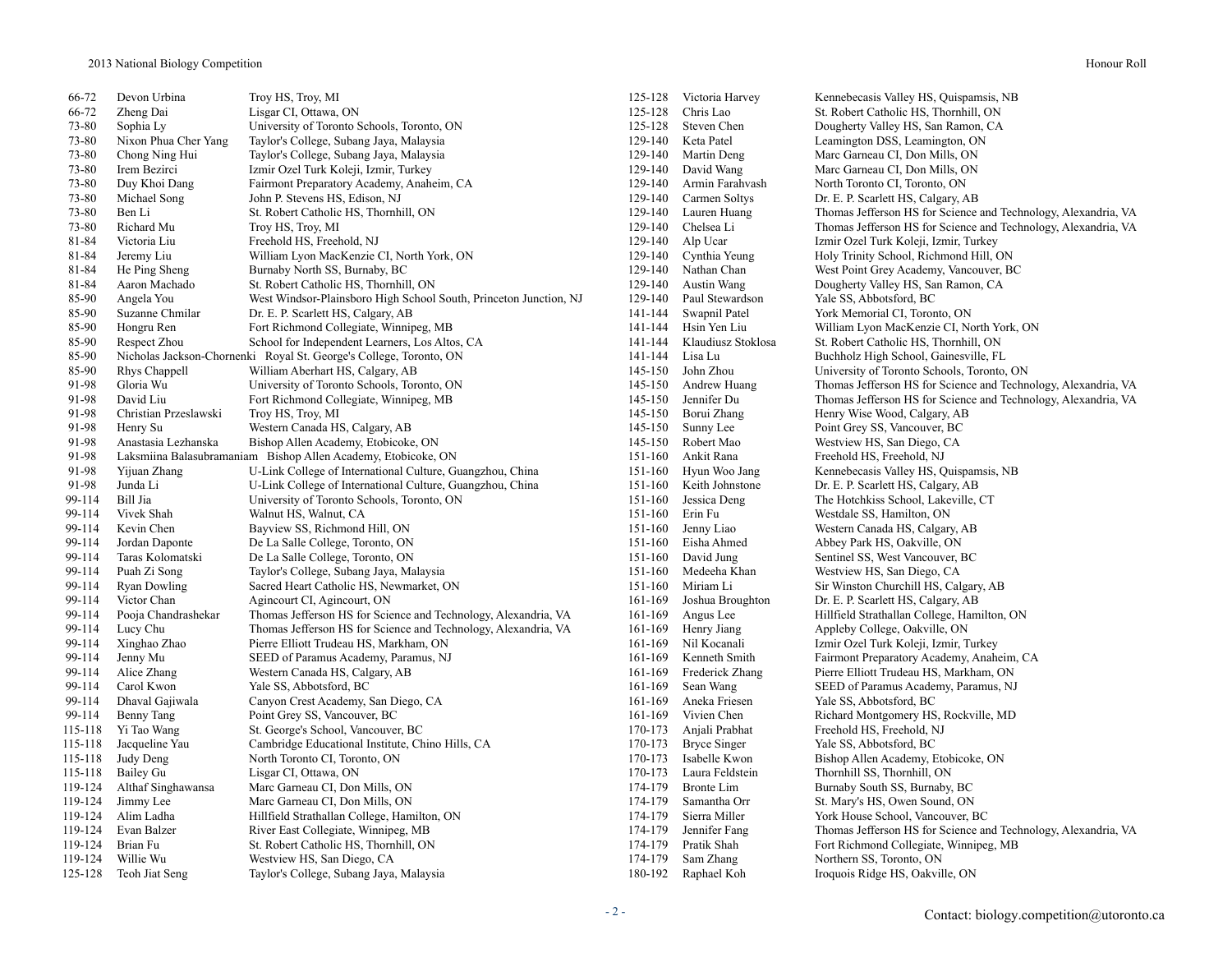180-192 Andris Pavils Stikuts Riga State Gymnasium No. 1, Riga, Latvia 223-237 Edward Xu Point Grey SS, Vancouver, BC 180-192 Meagan Wiederman Cameron Heights CI, Kitchener, ON 238-252 Cody Cherepuschak Vincent Massey HS, Brandon, MB<br>180-192 Tracy Di Qiao Henry Wise Wood, Calgary, AB 238-252 Milad Khakbazan Vincent Massey HS, Brandon, MB 180-192 Tracy Di Qiao Henry Wise Wood, Calgary, AB 238-252 Hilad Khakbazan Vincent Massey HS, Brandon, MB<br>180-192 Tatevik Toymasyan Ayb High School, Yerevan, Armenia 238-252 Natasha Tang University of Toronto Schools, Tor 180-192 Tatevik Tovmasyan Ayb High School, Yerevan, Armenia 238-252 Natasha Tang University of Toronto Schools, Toronto, ON 180-192 Angeline Yasodhara A. Y. Jackson SS, North York, ON 238-252 Lucas Pereira Centennial HS, Calgary, AB 180-192 Jade Chan Cawthra Park SS, Mississauga, ON 238-252 Maylynn Ding Marc Garneau CI, Don Mills, ON 180-192 Serena Ho St. Robert Catholic HS, Thornhill, ON 238-252 Jeremy Li Harbord CI, Toronto, ON 180-192 Ruben Mirzoyan Vaughan SS, Thornhill, ON 238-252 Emily Conacher Dr. E. P. Scarlett HS, Calgary, AB 180-192 Benedict Batoy Senator O'Connor College School, Toronto, ON 238-252 Chris Rampersad Fort Richmond Collegiate, Winnipeg, MB 180-192 Gregory Hamilton Crescent Heights HS, Calgary, AB 238-252 Michael Rosol A. B. Lucas SS, London, ON 180-192 Seungyeon Kim Crofton House School, Vancouver, BC 238-252 Emma Swan Rutland Senior SS, Kelowna, BC 193-203 Steven Nguyen Old Scona Academic School, Edmonton, AB 238-252 Jenny Yang Western Canada HS, Calgary, AB 193-203 Vivian Wong Kah Ong Taylor's College, Subang Jaya, Malaysia 238-252 Jordan Yan Royal St. George's College, Toronto, ON 193-203 Avrilynn Ding Marc Garneau CI, Don Mills, ON 238-252 Akhil Garg Lisgar CI, Ottawa, ON 193-203 Peter Nguyen Dr. E. P. Scarlett HS, Calgary, AB 238-252 Brian Liu Poolesville HS, Poolesville, MD 193-203 Steven Cheng Guelph C and VI, Guelph, ON 238-252 Rahul Malavalli Westview HS, San Diego, CA<br>193-203 Trudi Tan Notre Dame SS, Brampton, ON 238-252 Erik Owen Westview HS, San Diego, CA 193-203 Trudi Tan Notre Dame SS, Brampton, ON 193-203 Simone Valade Westmount SS. Hamilton. ON 193-203 Simone Valade Westmount SS, Hamilton, ON 193-203 Evan Benak Mentor College, Mississauga, ON<br>193-203 Anita Vaishampayan Troy HS, Troy, MI 193-203 Anita Vaishampayan 193-203 Shuang Niu Western Canada HS, Calgary, AB 193-203 George Sung Point Grey SS, Vancouver, BC 204-213 Albert Martino Old Scona Academic School, Edmonton, AB 204-213 Minghan Li Marc Garneau CI, Don Mills, ON 204-213 Peter Hoang St. David Catholic SS, Waterloo, ON 204-213 Carene Yeo Bronte College of Canada, Mississauga, ON 204-213 Cindy Liang David Thompson SS, Vancouver, BC 204-213 Nikhil Bhaip Thomas Jefferson HS for Science and Technology, Alexandria, VA 204-213 Jonathan Ward Waterloo CI, Waterloo, ON 204-213 Erik Olson Walter Murray CI, Saskatoon, SK 204-213 Paul Azzopardi St. Michael's College School, Toronto, ON 204-213 Sijia Wang Lisgar CI, Ottawa, ON<br>214-222 Ryan Gotesman William Lvon MacKen: 214-222 Ryan Gotesman William Lyon MacKenzie CI, North York, ON 214-222 Jacob Ma David Thompson SS, Vancouver, BC 214-222 Ying Yu Yang David Thompson SS, Vancouver, BC 214-222 Ganesh Arvapalli Thomas Jefferson HS for Science and Technology, Alexandria, VA 214-222 Emilie Guidos St. Francis HS, Calgary, AB 214-222 Salam Al Tamimi Hon. W. C. Kennedy CI, Windsor, ON<br>214-222 Ouinton Yau Crescent School, Willowdale, ON 214-222 Quinton Yau Crescent School, Willowdale, ON 214-222 Bryce Downing Troy HS, Troy, MI 214-222 Campbell Irving Upper Canada College, Toronto, ON 223-237 Nathan Chan St. George's School, Vancouver, BC 223-237 Conrad Wen Burnaby South SS, Burnaby, BC 223-237 Troy Gibson Dover Bay SS, Nanaimo, BC 223-237 Crystal Loke Pei Xuan Taylor's College, Subang Jaya, Malaysia 223-237 Aninditee Das Marc Garneau CI, Don Mills, ON 223-237 Cara Van der Merwe Dr. E. P. Scarlett HS, Calgary, AB 223-237 Hanzhen Peng Agincourt CI, Agincourt, ON 223-237 Madison Wiebe Dr. E. P. Scarlett HS, Calgary, AB 223-237 Kevin Huo Thomas Jefferson HS for Science and Technology, Alexandria, VA 223-237 Jeffrey Liu Thomas Jefferson HS for Science and Technology, Alexandria, VA 223-237 Allison Cheung Fairmont Preparatory Academy, Anaheim, CA 223-237 Felipe Orozco Upper Canada College, Toronto, ON 223-237 Rylan Klassen Rutland Senior SS, Kelowna, BC

180-192 Jack Plumaj John Polanyi CI, Toronto, ON 223-237 Jack Kang Western Canada HS, Calgary, AB